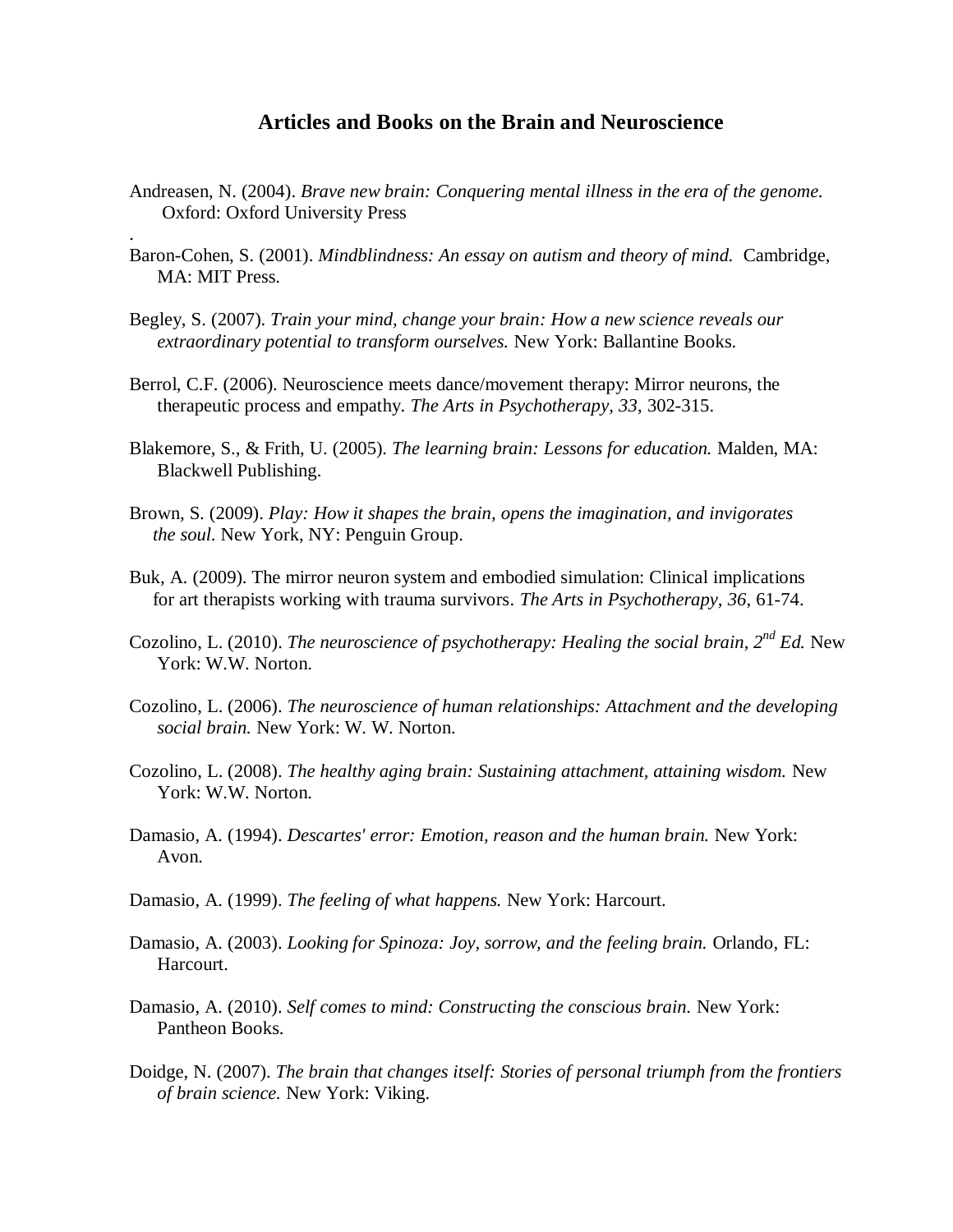- Fecteau, S., Pascual-Leone, A., Theoret, H. (2008). Psychopathy and the mirror neuron system: Preliminary findings from a non-psychiatric sample. *Psychiatry Research, 160, 137- 144.* Downloaded on July 02, 2009 from [www.sciencedirect.com.](http://www.sciencedirect.com/)
- Fields, R.D. (2010). *The other brain: From dementia to schizophrenia, how new discoveries about the brain Are revolutionizing medicine and science.* New York: Simon & Schuster.
- Freedberg, D. & Gallese, V. (2007). Motion, emotion and empathy in esthetic experience. *TRENDS in Cognitive Science, 11*(5), 197-203, downloaded July 20, 2008 from [www.dericbownds.net/uploaded\\_images/Freedberg.pdf.](http://www.dericbownds.net/uploaded_images/Freedberg.pdf)
- Gallese, V. (2000). The inner sense of action: Agency and motor representations. *Journal of Consciousness Studies, 7*(10). 23-40. Downloaded July 20, 2008 from [www.anticipation.info/texte/gallese/Gallese-JCS2000.pdf.](http://www.anticipation.info/texte/gallese/Gallese-JCS2000.pdf)
- Gallese, V. (2004). Intentional attunement. The Mirror Neuron System and its role in interpersonal relations. downloaded on July 20, 2008 from <http://www.interdisciplines.org/mirror/papers/1>
- Gallese, V. (2005). Embodied simulation: From neurons to phenomenal experience.  *Phenomenology and the Cognitive Sciences, 4,* 23–48.
- Gallese, V. (2007). Before and below "theory of mind": Embodied simulation and the neural correlates of social cognition. *Philosophical Transactions of The Royal Society*, *362*, 659– 669, downloaded July 20, 2008 from [http://www.dericbownds.net/uploaded\\_images/Gallese\\_PhilTransRSocB\\_2007.pdf](http://www.dericbownds.net/uploaded_images/Gallese_PhilTransRSocB_2007.pdf)
- Gallese, V., Eagle, M.N., & Migone, P. (2005). Intentional attunement: Mirror neurons and the neural underpinnings of interpersonal relations. *Journal of the American Psychological Association*, *55*(1), 131-175.
- Gallese, V., Keysers, C., & Rizzolatti, G. (2004, September). A unifying view of the basis of social cognition. *TRENDS in Cognitive Sciences, 8*(9). downloaded on January 23, 2006 from [www.sciencedirect.com.](http://www.sciencedirect.com/)
- Gantt, L., & Tinnin, L.W. (2009). Support for a neurobiological view of trauma with implications for art therapy. *The Arts in Psychotherapy, 36,* 148-153.
- Gazzaniga, M. S. (2008). *Human: The science behind what makes us unique.* New York: HarperCollins Publishers.
- Gazzaniga, M.S., Ivry, R.B., & Mangun, G.R. (2002). *Cognitive neuroscience: The biology of the mind, 2nd Ed.* New York: W.W. Norton.
- Goldberg, E. (2001). *The executive brain: Frontal lobes and the civilized mind.* London: Oxford University Press.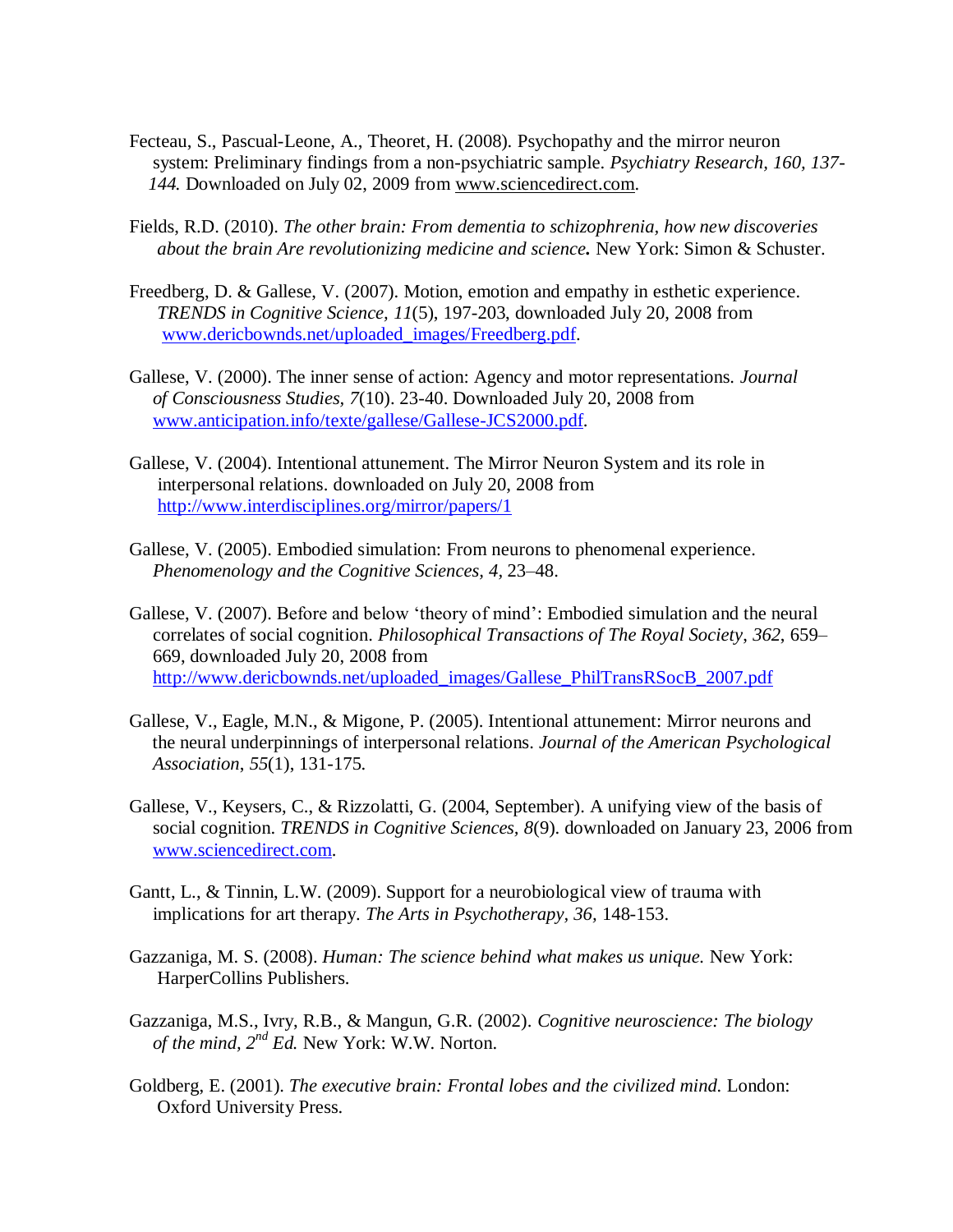- Goldberg, E. (2005). *The wisdom paradox: How your mind can grow stronger as your brain grows older.* New York: Gotham Books.
- Hadjikhani, N., Joseph, R.M., Snyder, J., & Tager-Flushberg, H. (2006). Anatomical differences in the mirror neuron system and social cognition network in autism.  *Cerebral Cortex,* September, 16: 1276-1282, downloaded on July 27, 2008 from [www.bu.edu/.../publications/anatomical/\\_differences\\_mirror\\_neurons.pdf.](http://www.bu.edu/.../publications/anatomical/_differences_mirror_neurons.pdf)
- Hagendoorn, I. (2003). The dancing brain. *Cerebrum, 5*(2), 19-34. (available online at [www.dana.org\)](http://www.dana.org/)
- Hannaford, C. (1995). *Smart moves: Why learning is not all in your head.* Arlington, VA: Great Oceans Publishers.
- Hug, E. (1997). Current trends in psychodrama: Eclectic and analytic dimensions. *The Arts in Psychotherapy, 24*(1), 31-35.
- Hug, E. (2007). A neuroscience perspective on psychodrama. In C. Baim, J. Burmeister,& M. Maciel (Eds.), *Advancing Theories in Psychodrama,* London, Brunner Routledge.
- Hug, E. (2008). Mirror neurons and the intersubjective space. In Fleury, Khouri,& Hug (Eds.), *Psicodrama e Neurociencia*, Sao Paulo: Agora.
- Iacoboni, M. (2008). *Mirroring people: The new science of how we connect with others.* New York: Farrar, Straus, and Giroux.
- Iacoboni, M. & Dapretto, M. (2006). The mirror neuron system and the consequences of its dysfunction. *Nature Reviews: Neuroscience*, December, 7, 942-951, downloaded on July 27, 2008 from [www.csulb.edu/~cwallis/cscenter/mnc/abstracts/nn2024.pdf](http://www.csulb.edu/~cwallis/cscenter/mnc/abstracts/nn2024.pdf)
- Iacoboni, M. Molnar-Szakacs, I., Gallese, V., Buccino, G. Mazziotta, J.C., & Rizzolatti, G. (2005). Grasping the intentions of others with one"s own mirror neuron system. *PLoS Biology, 3*(3) 79e downloaded January 23, 2006 from [www.plosbiology.org](http://www.plosbiology.org/)
- Kandel, E.R. (2006). *In search of memory: The emergence of a new science of mind.* New York: W.W. Norton.
- LeDoux, J. (1998). *The emotional brain: The mysterious underpinnings of emotional life.* London: Weidenfeld & Nicholson.
- LeDoux, J. (2002). *The synaptic self: How our brains become who we are.* New York: Viking.
- Levitin, D. J. (2006). *This is your brain on music: The science of a human obsession.* New York: Dutton.
- McGeoch, P.D., Brang, D., & Ramachandran, V.S. (2007). Apraxia, metaphor and mirror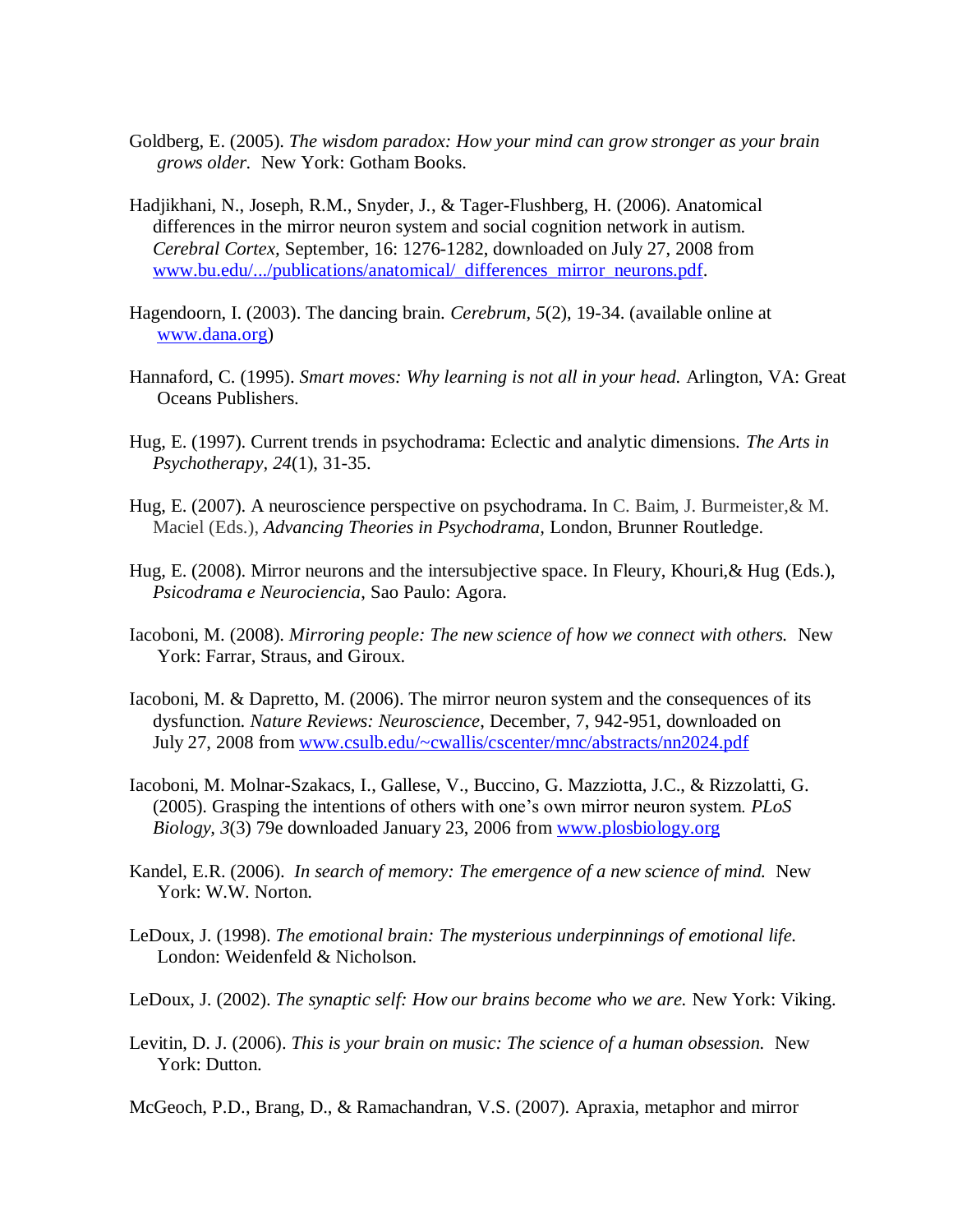neurons. *Medical Hypotheses, 69*, 1165-1168.

- Oberman, L.M., & Ramachandran, V.S. (2007). The simulating social mind: The role of the mirror neuron system and simulation in the social and communicative deficits of autism spectrum disorders. *Psychological Bulletin, 133*(2), 310-327.
- Pinker, S. (1997). *How the mind works.* New York: W.W. Norton.
- Ramachandran, V.S. (2000, May 29). Mirror neurons and imitation learning as the driving force behind "the great leap forward" in human evolution. *The Edge*, 69. downloaded January 23, 2006 from www.**edge.org**[/3rd\\_culture/ramachandran06/ramachandran06\\_index.html.](http://www.edge.org/3rd_culture/ramachandran06/ramachandran06_index.html)
- Ramachandran, V.S. (2011). *The tell-tale brain: A neuroscientist's quest for what makes us human.* New York: W.W. Norton.
- Ramachandran, V.S., & Oberman, L.M. (2006). Broken mirrors: A theory of autism.  *Scientific American,* November, 63-69.
- Rizzolatti, G., & Sinigaglia, C. (2006). *Mirrors in the brain: How our minds share actions and emotions.* London: Oxford University Press.
- Rothshild, B. (2000). *The body remembers: The psychophysiology of trauma and trauma treatment.* New York: The Guilford Press.
- Seigel, D.J. (1999). *The developing mind: How relationships and the brain interact to shape who we are.* New York: The Guilford Press.
- Siegel, D.J. (2007). *The mindful brain: Reflection and attunement in the cultivation of wellbeing.* New York: W.W. Norton.
- Snowden, D. (2001). *Aging with grace: What the nun study teaches us about leading longer, healthier, and more meaningful lives.* New York: Bantam Books.
- Taylor, J.B. (2006). *My stroke of insight: A brain scientist's personal journey.* New York: Viking.
- Van der Kolk, B. (1994). The body keeps the score: Memory and the evolving psychobiology of post-traumatic stress. *Harvard Review of Psychiatry, 1*(5), 253-65.
- Van der Kolk, B. (2002). In terror"s grip: Healing the ravages of trauma. *Cerebrum, 4*(1), 34-50. (available online at [www.dana.org\)](http://www.dana.org/)
- Yaniv, D. (2011). Revisiting Morenian psychodramatic *encounter* in light of contemporary neuroscience: Relationship between empathy and creativity. *The Arts in Psychotherapy, 38*(1), 52-58.